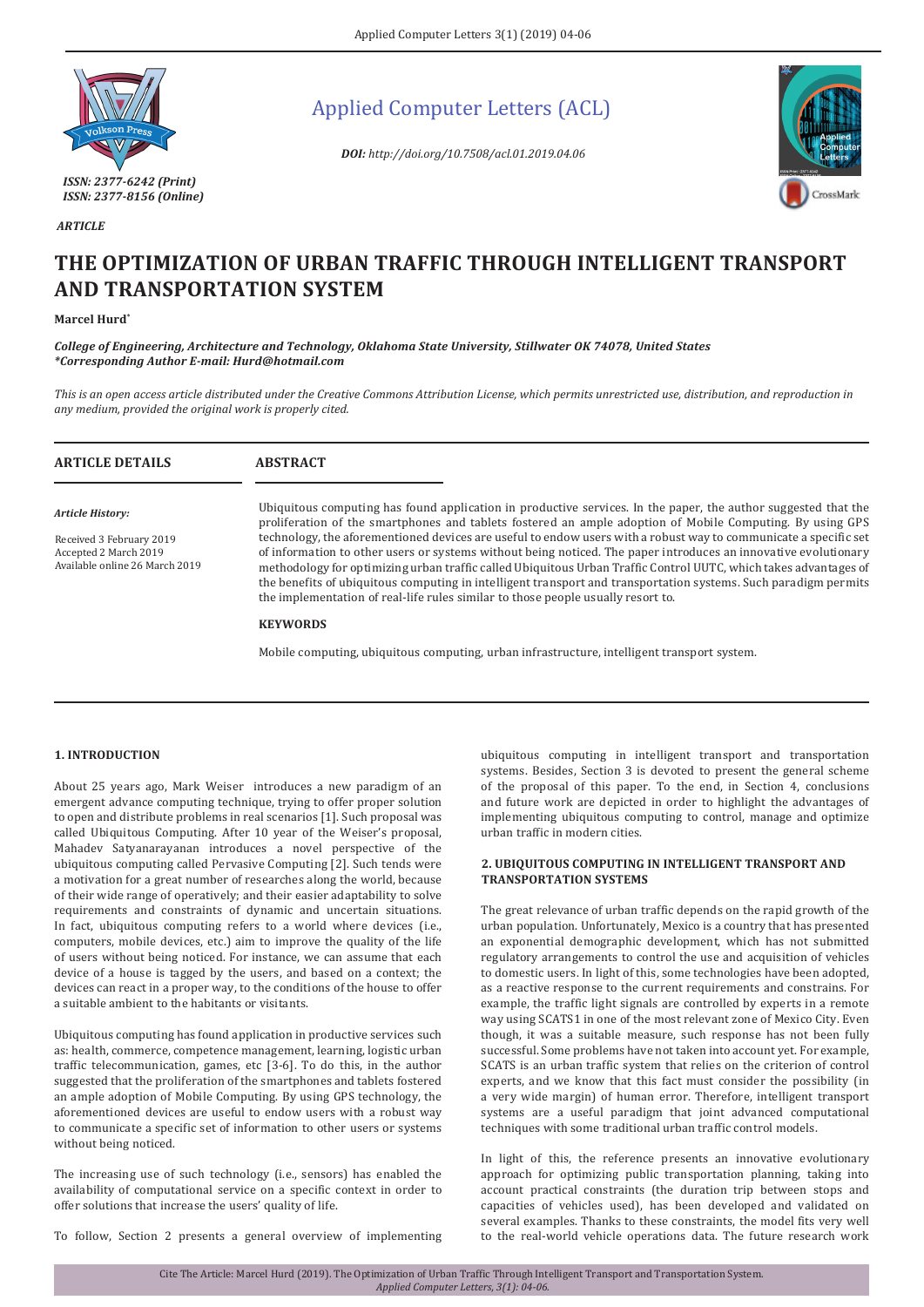will consist on developing agent-based systems to control the traffic in the second step i.e. the transportation exploitation. In fact, during the functioning of systems, disturbances can reduce the quality of service, therefore, it will be essential to regulate the traffic by optimizing the transit time and the waiting time of passengers in stops in order to improve this quality of service.

Besides, in the authors design and develop a UQTI (Ubiquitous Query for Travel Information) information system to enhance the service quality of transport system. To support the service platform, they develop a partially connected routing protocol. Moreover, they offer a systematic approach to evaluate the connectivity availability of such UQTI. By modeling and simulation, the authors find that as compared to the full connected routing protocol, the partially connected routing design can achieve much higher packet delivery ratio in network with poor connectivity with tolerant delay. A demonstration system of UQTI is developed to validate the feasibility of the system. This work helps to achieve network energy efficiency, reliability, and timeliness in an operable fashion.

Reference has been identified the information lifecycle in citywide ubiquitous computing environment for effective information management and separated this lifecycle into three phases: data acquisition, complex event processing and information delivery. In the lifecycle of data acquisition, the paper describes the characteristics of the data gathered in ubiquitous environment based on actual cases in South Korea and addressed the issue to be considered in this stage. In the lifecycle of complex event processing, the authors describe the event processing mechanism by which information or data delivered from the first lifecycle is selected as an event that is meaningful to the business domain by using CEP technology. The paper also introduced the metadata for event in XML format. In the lifecycle of information delivery, we suggest the message format for a patterned protocol in sending and receiving message from the second lifecycle. But more work is needed. Finally, the conclusions argue that it is necessary to evaluate performance when adopting this information lifecycle management to many cities.

The reference presents a novel theoretical three-tier architecture to locate on-street parking space while the driver is still driving the vehicle. The intelligent parking detection mechanism makes use of wireless sensor networks to gather context information describing the driver, vehicle and the environmental conditions. The gathered context information is transmitted to the wireless InfoStation, which intelligently processes the context information to locate a vacant parking space. Swarm Intelligence is proposed to calculate the parking space at an optimum distance from the location requested by the driver. Intelligent parking detection and reservation is an emerging area of research aided with computational intelligence paradigms. VANET based technology enables communication between vehicles and infrastructure to locate parking. The goal of intelligent parking systems is to let the driver know where parking is available, making it easier for cars to find their way into parking spots. Another goal is to understand where parking is more in demand and during which time intervals. The proposed architecture indicates the importance of context in parking location and reservation. The proposed architecture warrants further investigation into the applicability of swarm intelligence along with Network Simulator-3 (NS-3) and the contributions of this paper are expected to lead to advances in the design and control of WSN and SI based intelligent parking space location.

In the authors explain their personal point of view about the Smart City idea, in the context of transportation of citizens. The paper presents the main principles and techniques used and presented a precise application based on IoT and LBS. Before in-the-field deployment of this kind of system, it is important to validate it theoretically from technological and human acceptability points of view. For that reason, the authors created a simulator allowing them to design and simulate different scenarios of infrastructure behaviors. They also use this simulator for user acceptability studies, the goal of which is to validate (or invalidate) acceptability of new driving situations from the driver's point of view. For experimental reasons, they tested the user's (driver's) behavior in relation with new vertical and horizontal road signs. They comment that the next step is a vertical (driver's top) view proposed by the simulator, allowing them to study the dynamic driver's reactions related to vertical and horizontal road signs depending on the behavior of other vehicles

around the driver.

Along this section, the paper presents relevant and significant contributions of ubiquitous computing to intelligent transport and transportation systems, which represent a promising path to reach intelligent ambient in modern and progressive cities.

### **3. OUR PROPOSAL**

In recent years, road traffic has become an essential part of a modern city. Long lines of vehicles, wide ranges of stop-times in intersections, environmental emissions, priority to service vehicle, and pedestrian needs, are only some of the aspects that traffic control is looking forward to eliminating. The transportation community has developed a great interest in bringing forth techniques to represent, model and assess traffic situations in interconnected transport networks.

Figure 1 depicted the general scheme of the Ubiquitous Urban Traffic Control UUTC methodology proposed in this paper, which consists of three fundamental components; 1) cloud-computing techniques which are devoted to process the information provided by the follow two components, in order to administrate the general behavior of the traffic light signals and to compute relevant information about the green house emissions; 2) mobile devices which manage and communicate the information of the users with the cloud; and 3) urban infrastructure which represent the physical change over the instruments at the infrastructure.



**Figure 1:** General scheme of the methodology.

#### **3.1 Cloud-computing techniques**

To ensure a high level of service in urban roads, which assesses a better vehicular mobility and a considerable reduction of greenhouse gases emission, the paper proposes the use of some cloud-computing techniques. Such techniques arise as a proper solution to provide a suitable service to users on the way without the user intervention. In this sense, the cloud receives a set of information provided by diverse kind of devices and must react to decide what actions must the traffic light signals do. The possible process that cloud-computing must done are listened as follow:

To define if it is necessary to modify the order of the phase.

To set the time of green light interval.

To compute the number of car passing through the intersection.

To create a classification of the cars by size.

To estimate the generation of the greenhouse gases.

Implementing a specific cloud computing technique can develop all these functionalities. For instance, neural networks or genetic algorithms are approaches able to consider real-time information into their decisionmaking structure, such as human being does. These systems are robust enough to withstand uncertainty without compromising the specificity of the decisions to be taken. On the other hand, fuzzy logic or neuro